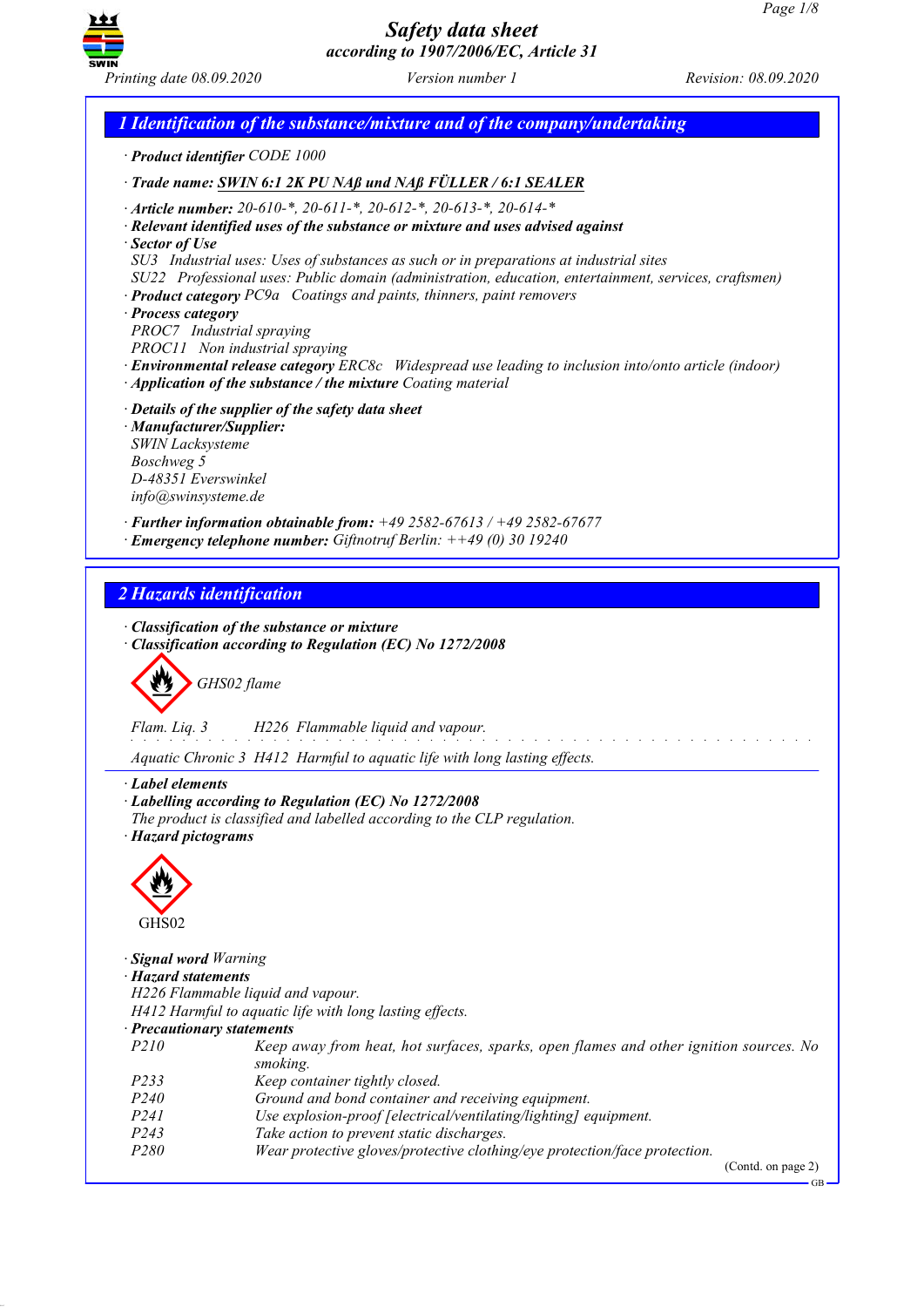

*Printing date 08.09.2020 Version number 1 Revision: 08.09.2020*

### *Trade name: SWIN 6:1 2K PU NAß und NAß FÜLLER / 6:1 SEALER*

(Contd. of page 1)

*P303+P361+P353 IF ON SKIN (or hair): Take off immediately all contaminated clothing. Rinse skin with water [or shower]. P501 Dispose of contents/container in accordance with local/regional/national/international regulations.*

*· Other hazards -*

*· Results of PBT and vPvB assessment*

*· PBT: Not applicable.*

*· vPvB: Not applicable.*

## *3 Composition/information on ingredients*

#### *· Chemical characterisation: Mixtures*

*· Description: Mixture of substances listed below with nonhazardous additions.*

| · Dangerous components:        |                                                                                             |                        |
|--------------------------------|---------------------------------------------------------------------------------------------|------------------------|
| $CAS: 108-65-6$                | 2-methoxy-1-methylethyl acetate                                                             | $10 - 25\%$            |
| EINECS: 203-603-9              | $\otimes$ Flam. Liq. 3, H226                                                                |                        |
| Reg.nr.: 01-2119475791-29-XXXX |                                                                                             |                        |
| CAS: 1330-20-7                 | xylene                                                                                      | $10 - 25%$             |
| $EINECS: 215-535-7$            | $\otimes$ Flam. Liq. 3, H226; $\otimes$ STOT RE 2, H373; Asp. Tox. 1,                       |                        |
|                                | Reg.nr.: 01-2119488216-32-XXXX   H304; Acute Tox. 4, H312; Acute Tox. 4, H332; Skin Irrit.  |                        |
|                                | 2, H315; Eye Irrit. 2, H319; STOT SE 3, H335                                                |                        |
| $CAS: 123-86-4$                | n-butyl acetate                                                                             | $\leq 2.5\%$           |
| EINECS: 204-658-1              | $\otimes$ Flam. Liq. 3, H226; $\otimes$ STOT SE 3, H336                                     |                        |
| Reg.nr.: 01-2119485493-29-XXXX |                                                                                             |                        |
| $CAS: 7779-90-0$               | trizinc bis(orthophosphate)                                                                 | $\overline{\leq}$ 2.5% |
| EINECS: 231-944-3              | Aquatic Acute 1, H400; Aquatic Chronic 1, H410                                              |                        |
| Reg.nr.: 01-2119485044-40-XXXX |                                                                                             |                        |
| $CAS: 123-42-2$                | 4-hydroxy-4-methylpentan-2-one                                                              | $\leq 2.5\%$           |
| <i>EINECS: 204-626-7</i>       | $\otimes$ Flam. Lig. 3, H226; $\otimes$ Eye Irrit. 2, H319                                  |                        |
| Reg.nr.: 01-2119473975-21-XXXX |                                                                                             |                        |
|                                | · Additional information: For the wording of the listed hazard phrases refer to section 16. |                        |

### *4 First aid measures*

- *· Description of first aid measures*
- *· General information: Personal protection for the First Aider.*
- *· After inhalation:*
- *Supply fresh air.*
- *Seek medical treatment in case of complaints.*
- *· After skin contact:*
- *Immediately wash with water and soap and rinse thoroughly.*
- *If skin irritation continues, consult a doctor.*
- *· After eye contact:*

*Rinse opened eye for several minutes under running water. If symptoms persist, consult a doctor.*

- *· After swallowing: Do not induce vomiting; call for medical help immediately.*
- *· Information for doctor:*
- *· Most important symptoms and effects, both acute and delayed No further relevant information available.*
- *· Indication of any immediate medical attention and special treatment needed*
- *No further relevant information available.*

(Contd. on page 3)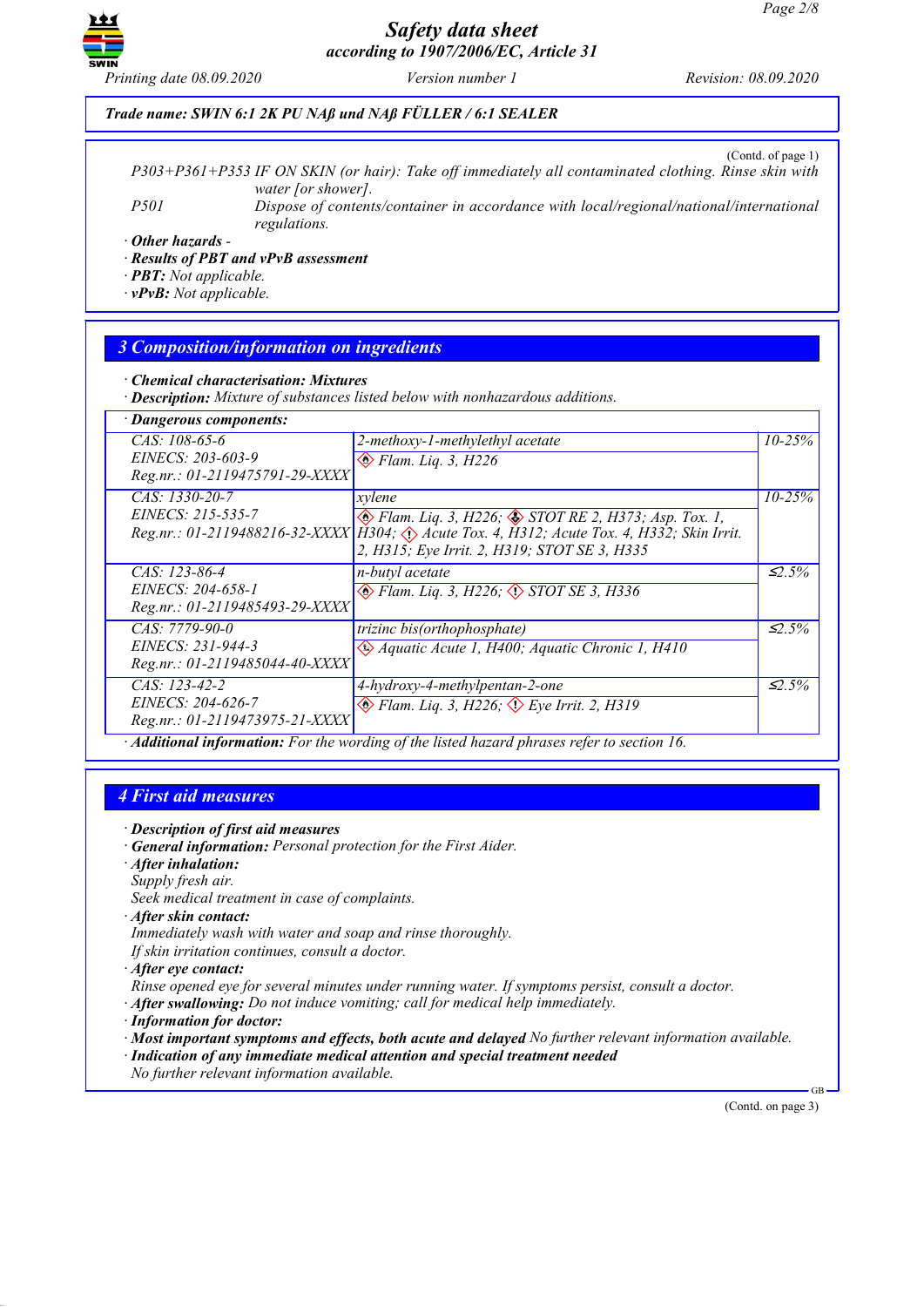

*Printing date 08.09.2020 Version number 1 Revision: 08.09.2020*

*Trade name: SWIN 6:1 2K PU NAß und NAß FÜLLER / 6:1 SEALER*

(Contd. of page 2)

# *5 Firefighting measures*

- *· Extinguishing media*
- *· Suitable extinguishing agents:*
- *CO2, powder or water spray. Fight larger fires with water spray or alcohol resistant foam.*
- *· For safety reasons unsuitable extinguishing agents: Water with full jet*
- *· Special hazards arising from the substance or mixture No further relevant information available.*
- *· Advice for firefighters*
- *· Protective equipment: Mouth respiratory protective device.*

### *6 Accidental release measures*

- *· Personal precautions, protective equipment and emergency procedures Wear protective equipment. Keep unprotected persons away. Ensure adequate ventilation*
- *· Environmental precautions: Do not allow to enter sewers/ surface or ground water.*
- *· Methods and material for containment and cleaning up:*
- *Absorb with liquid-binding material (sand, diatomite, acid binders, universal binders, sawdust). Dispose contaminated material as waste according to item 13.*
- *· Reference to other sections*

*See Section 7 for information on safe handling. See Section 8 for information on personal protection equipment.*

### *7 Handling and storage*

*· Handling:*

*· Precautions for safe handling*

*Ensure good ventilation/exhaustion at the workplace. Restrict the quantity stored at the work place.*

*· Information about fire - and explosion protection: Fumes can combine with air to form an explosive mixture. Flammable gas-air mixtures may form in empty receptacles. Keep ignition sources away - Do not smoke. Use explosion-proof apparatus / fittings and spark-proof tools. Protect against electrostatic charges.*

*· Conditions for safe storage, including any incompatibilities*

*· Storage:*

*· Requirements to be met by storerooms and receptacles:*

*Provide solvent resistant, sealed floor.*

*Suitable material for receptacles and pipes: steel or stainless steel.*

- *· Information about storage in one common storage facility: Not required.*
- *· Further information about storage conditions: Keep container tightly sealed.*
- *· Specific end use(s) No further relevant information available.*

### *8 Exposure controls/personal protection*

*· Additional information about design of technical facilities: No further data; see item 7.*

*· Control parameters*

*· Ingredients with limit values that require monitoring at the workplace:*

*108-65-6 2-methoxy-1-methylethyl acetate*

*WEL Short-term value: 548 mg/m³, 100 ppm Long-term value: 274 mg/m³, 50 ppm*

*Sk*

(Contd. on page 4)

GB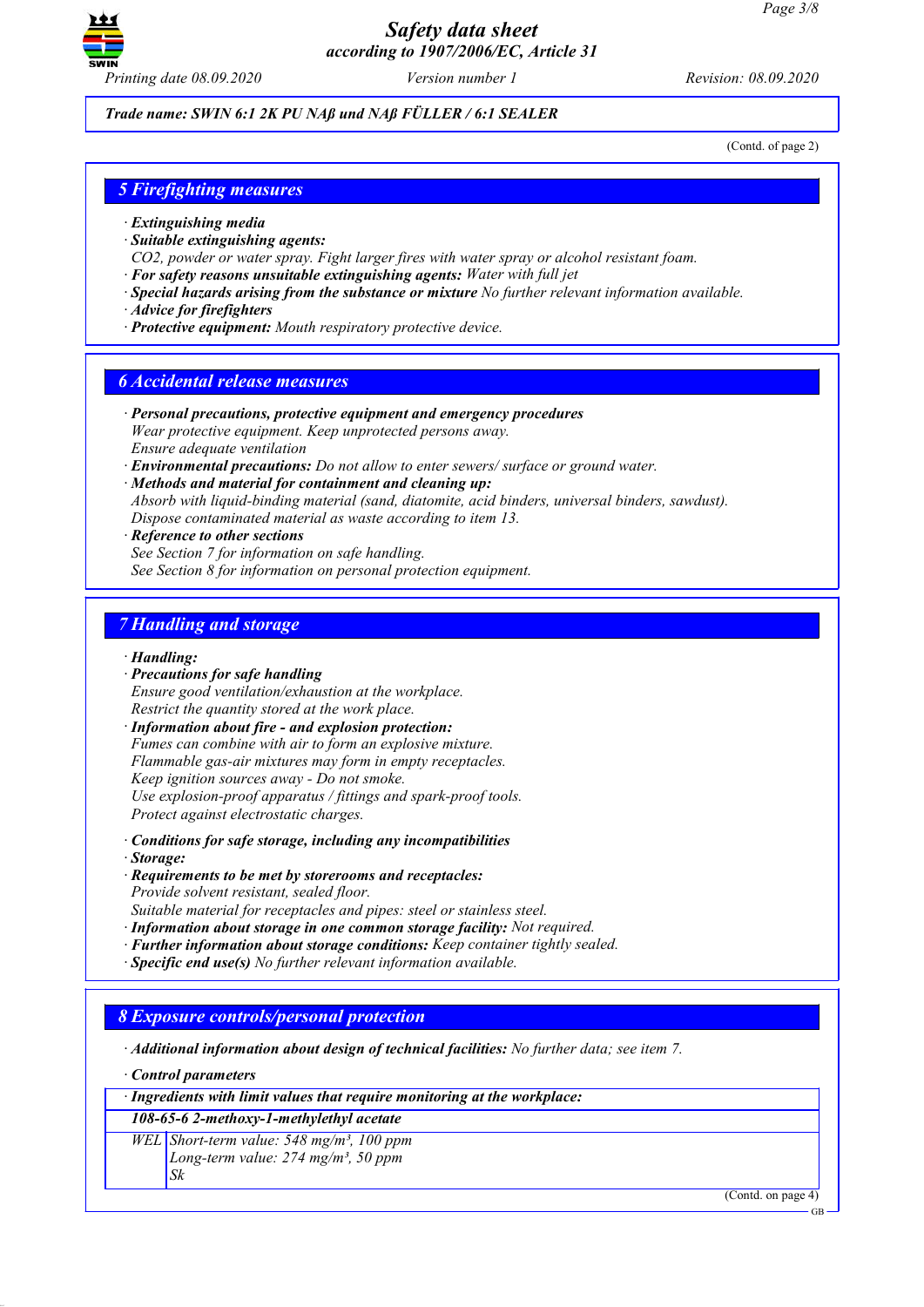

## *Trade name: SWIN 6:1 2K PU NAß und NAß FÜLLER / 6:1 SEALER*

*Protective clothing, anti-static (TYVEK® CLASSIC PLUS)*

*Safety shoes/boots, antstatic*

| (Contd. of page 3)                                                                                                                      |
|-----------------------------------------------------------------------------------------------------------------------------------------|
| 123-86-4 n-butyl acetate                                                                                                                |
| WEL Short-term value: 966 mg/m <sup>3</sup> , 200 ppm                                                                                   |
| Long-term value: 724 mg/m <sup>3</sup> , 150 ppm                                                                                        |
| 123-42-2 4-hydroxy-4-methylpentan-2-one                                                                                                 |
| WEL Short-term value: 362 mg/m <sup>3</sup> , 75 ppm                                                                                    |
| Long-term value: 241 mg/m <sup>3</sup> , 50 ppm                                                                                         |
| · Additional information: The lists valid during the making were used as basis.                                                         |
| · Exposure controls                                                                                                                     |
| · Personal protective equipment:                                                                                                        |
| · General protective and hygienic measures:                                                                                             |
| Keep away from foodstuffs, beverages and feed.                                                                                          |
| Wash hands before breaks and at the end of work.                                                                                        |
| Do not inhale gases / fumes / aerosols.                                                                                                 |
| Avoid contact with the eyes and skin.                                                                                                   |
| · Respiratory protection:                                                                                                               |
| Use suitable respiratory protective device in case of insufficient ventilation.                                                         |
| In case of brief exposure or low pollution use respiratory filter device. In case of intensive or longer exposure                       |
| use self-contained respiratory protective device.                                                                                       |
| Filter A2/P2                                                                                                                            |
| · Protection of hands:                                                                                                                  |
| Only use chemical-protective gloves with CE-labelling of category III.                                                                  |
| Protective gloves                                                                                                                       |
| Preventive skin protection by use of skin-protecting agents is recommended.                                                             |
| · Material of gloves<br>The selection of the suitable gloves does not only depend on the material, but also on further marks of quality |
| and varies from manufacturer to manufacturer. As the product is a preparation of several substances, the                                |
| resistance of the glove material can not be exactly calculated in advance and has therefore to be checked                               |
| prior to the application.                                                                                                               |
| As protection from splashes gloves made of the following materials are suitable:                                                        |
| Nitrile rubber (Ansell Sol-Vex®)                                                                                                        |
| Recommended thickness of the material: $\geq 0.4$ mm                                                                                    |
| · Penetration time of glove material<br>Value for the permeation: Level $\leq$ 1                                                        |
| The exact break through time has to be found out by the manufacturer of the protective gloves and has to be                             |
| observed.                                                                                                                               |
| $\cdot$ For the permanent contact => 480 minutes gloves made of the following materials are suitable:                                   |
| HPPE-laminatet film (Ansell Barrier®)                                                                                                   |
| $\cdot$ Eye protection:                                                                                                                 |
|                                                                                                                                         |
| Tightly sealed goggles                                                                                                                  |
| · Body protection:                                                                                                                      |

(Contd. on page 5)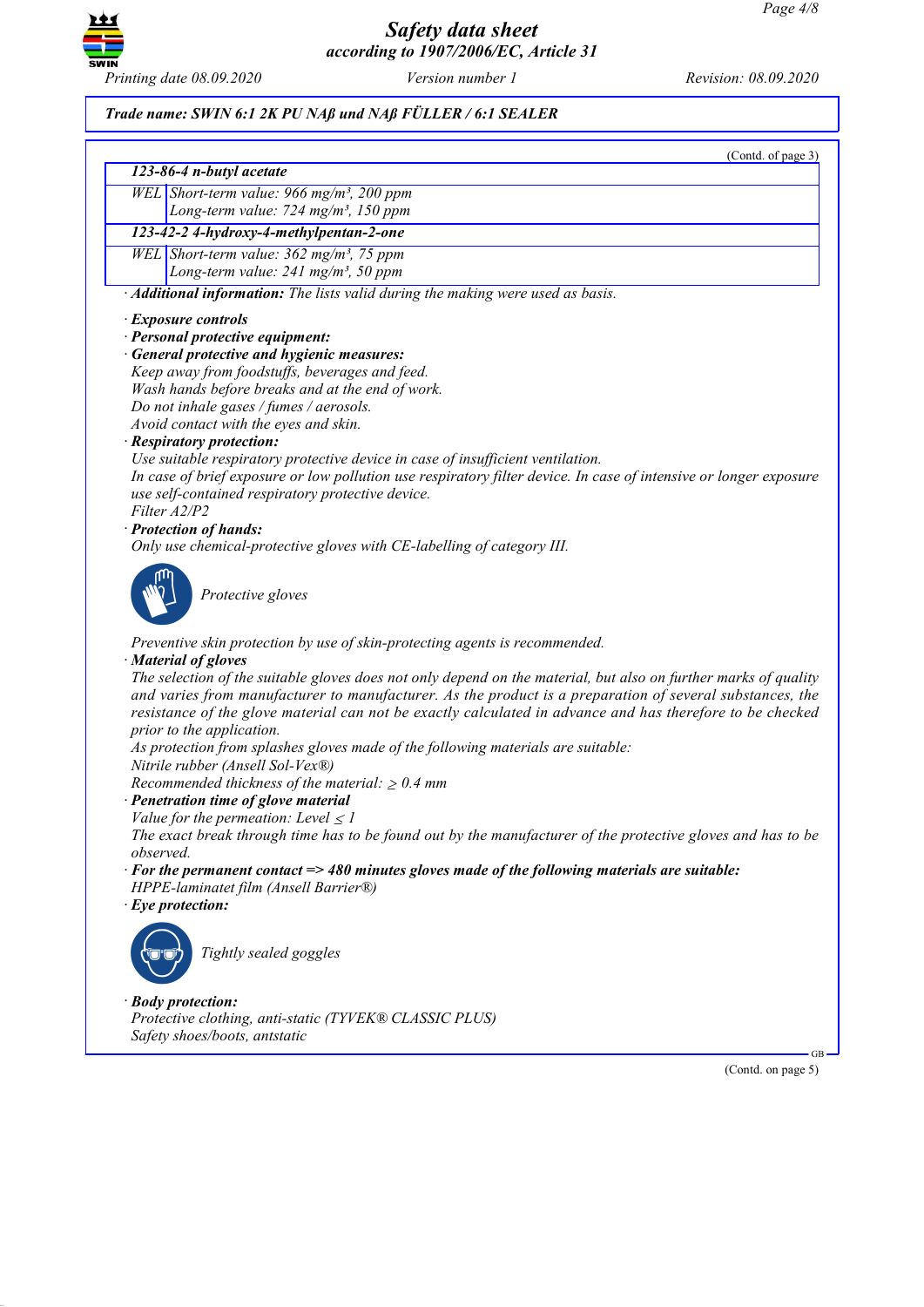

## *Trade name: SWIN 6:1 2K PU NAß und NAß FÜLLER / 6:1 SEALER*

(Contd. of page 4)

| <b>9 Physical and chemical properties</b>                                             |                                                                                                 |  |  |
|---------------------------------------------------------------------------------------|-------------------------------------------------------------------------------------------------|--|--|
| · Information on basic physical and chemical properties<br><b>General Information</b> |                                                                                                 |  |  |
| $\cdot$ Appearance:<br>Form:                                                          | Fluid                                                                                           |  |  |
| Colour:                                                                               | According to product specification                                                              |  |  |
| Odour:                                                                                | Like aromatic solvents                                                                          |  |  |
| <b>Odour threshold:</b>                                                               | Not determined.                                                                                 |  |  |
| $\cdot$ pH-value                                                                      | Not applicable.                                                                                 |  |  |
| · Change in condition                                                                 |                                                                                                 |  |  |
| Melting point/freezing point:                                                         | Undetermined.                                                                                   |  |  |
| Initial boiling point and boiling range: $124 \text{ }^{\circ}\text{C}$               |                                                                                                 |  |  |
| · Flash point:                                                                        | 23 - 60 °C                                                                                      |  |  |
| · Flammability (solid, gas):                                                          | Not applicable.                                                                                 |  |  |
| · Ignition temperature:                                                               | 315 °C                                                                                          |  |  |
| · Decomposition temperature:                                                          | Not determined.                                                                                 |  |  |
| · Auto-ignition temperature:                                                          | Product is not selfigniting.                                                                    |  |  |
| · Explosive properties:                                                               | Product is not explosive. However, formation of explosive air/<br>vapour mixtures are possible. |  |  |
| · Explosion limits:                                                                   |                                                                                                 |  |  |
| Lower:                                                                                | 1.2 Vol $\%$                                                                                    |  |  |
| <b>Upper:</b>                                                                         | 10.8 Vol %                                                                                      |  |  |
| $\cdot$ Vapour pressure at 20 °C:                                                     | $10.7$ $hPa$                                                                                    |  |  |
| · Relative density                                                                    | $1, 3 - 1, 4$                                                                                   |  |  |
| · Vapour density                                                                      | Not determined.                                                                                 |  |  |
| · Evaporation rate                                                                    | Not determined.                                                                                 |  |  |
| · Solubility in / Miscibility with                                                    |                                                                                                 |  |  |
| water:                                                                                | Not miscible or difficult to mix.                                                               |  |  |
| · Partition coefficient: n-octanol/water:                                             | Not determined.                                                                                 |  |  |
| · Viscosity:                                                                          |                                                                                                 |  |  |
| Dynamic:                                                                              | Not determined.                                                                                 |  |  |
| Kinematic at $20^{\circ}$ C:                                                          | 100 s (DIN 53211/4)                                                                             |  |  |
| Other information                                                                     | No further relevant information available.                                                      |  |  |

## *10 Stability and reactivity*

*· Reactivity No further relevant information available.*

*· Chemical stability*

*· Thermal decomposition / conditions to be avoided: No decomposition if used according to specifications.*

*· Possibility of hazardous reactions No dangerous reactions known.*

*· Conditions to avoid No further relevant information available.*

*· Incompatible materials: No further relevant information available.*

*· Hazardous decomposition products: No dangerous decomposition products known.*

# *11 Toxicological information*

*· Information on toxicological effects*

*· Acute toxicity Based on available data, the classification criteria are not met.*

(Contd. on page 6)

GB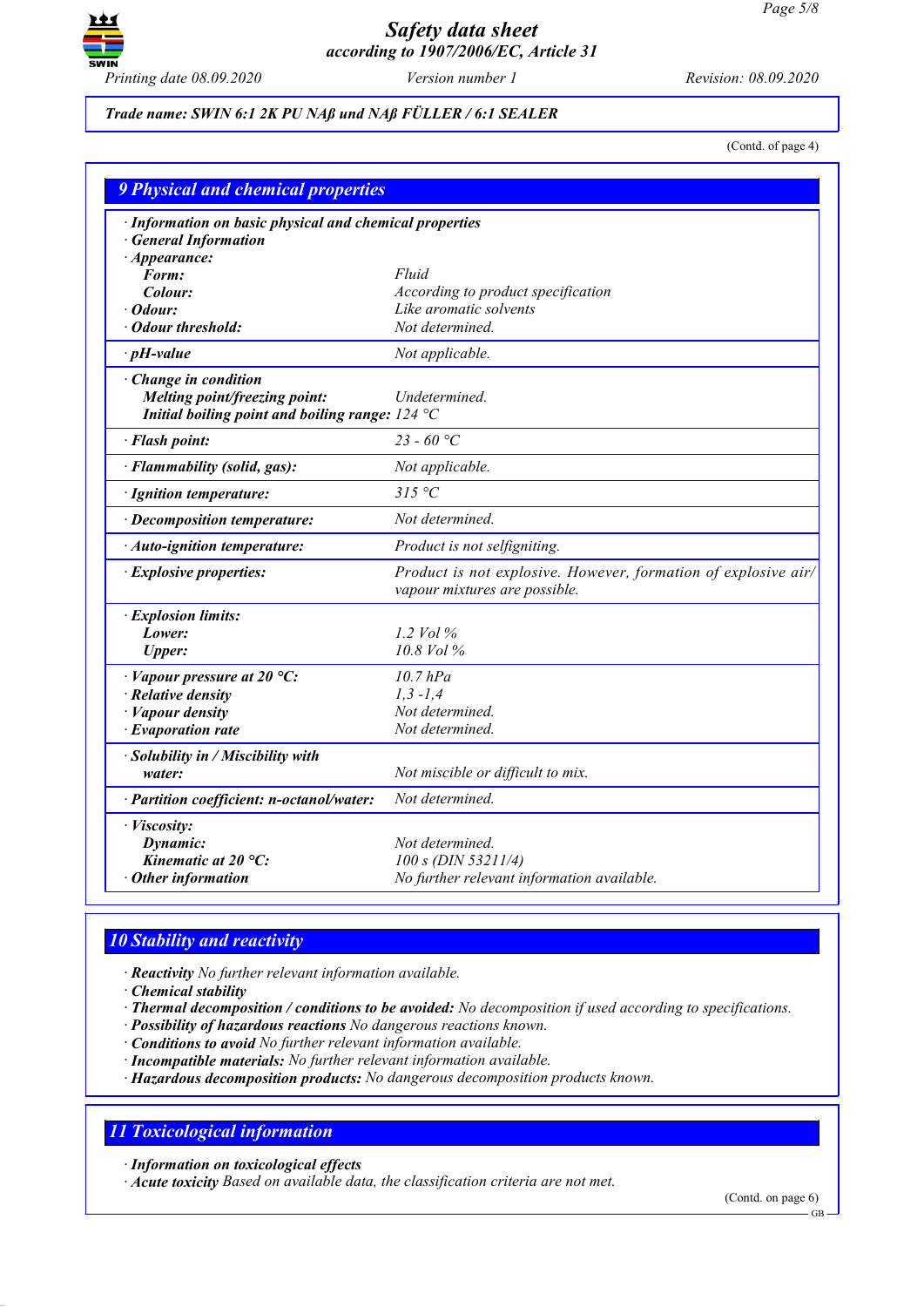

*Printing date 08.09.2020 Version number 1 Revision: 08.09.2020*

*Trade name: SWIN 6:1 2K PU NAß und NAß FÜLLER / 6:1 SEALER*

(Contd. of page 5)

#### *· LD/LC50 values relevant for classification:*

*1330-20-7 xylene*

*Oral LD50 4,300 mg/kg (rat)*

*Dermal LD50 2,000 mg/kg (rabbit)*

*7779-90-0 trizinc bis(orthophosphate)*

*Oral LD50 >5,000 mg/kg (rat)*

*· Primary irritant effect:*

*· Skin corrosion/irritation Based on available data, the classification criteria are not met.*

*· Serious eye damage/irritation Based on available data, the classification criteria are not met.*

*· Respiratory or skin sensitisation Based on available data, the classification criteria are not met.*

*· CMR effects (carcinogenity, mutagenicity and toxicity for reproduction)*

*· Germ cell mutagenicity Based on available data, the classification criteria are not met.*

*· Carcinogenicity Based on available data, the classification criteria are not met.*

*· Reproductive toxicity Based on available data, the classification criteria are not met.*

*· STOT-single exposure Based on available data, the classification criteria are not met.*

*· STOT-repeated exposure Based on available data, the classification criteria are not met.*

*· Aspiration hazard Based on available data, the classification criteria are not met.*

## *12 Ecological information*

*· Toxicity*

- *· Aquatic toxicity: No further relevant information available.*
- *· Persistence and degradability No further relevant information available.*
- *· Behaviour in environmental systems:*

*· Bioaccumulative potential No further relevant information available.*

*· Mobility in soil No further relevant information available.*

*· Ecotoxical effects:*

*· Remark: Harmful to fish*

*· Additional ecological information:*

*· General notes:*

*Water hazard class 2 (German Regulation) (Self-assessment): hazardous for water Do not allow product to reach ground water, water course or sewage system.*

*Harmful to aquatic organisms*

*· Results of PBT and vPvB assessment*

*· PBT: Not applicable.*

*· vPvB: Not applicable.*

*· Other adverse effects No further relevant information available.*

### *13 Disposal considerations*

*· Waste treatment methods*

*· Recommendation*

*Must not be disposed together with household garbage. Do not allow product to reach sewage system.*

| · European waste catalogue |  |  |
|----------------------------|--|--|
|----------------------------|--|--|

| 08 00 00   WASTES FROM THE MANUFACTURE, FORMULATION, SUPPLY AND USE (MFSU) OF               |
|---------------------------------------------------------------------------------------------|
| COATINGS (PAINTS, VARNISHES AND VITREOUS ENAMELS), ADHESIVES, SEALANTS                      |
| AND PRINTING INKS                                                                           |
| 08 01 00 wastes from MFSU and removal of paint and varnish                                  |
| 08 01 11* waste paint and varnish containing organic solvents or other hazardous substances |

*· Uncleaned packaging:*

*15 00 00: WASTE PACKAGING; ABSORBENTS, WIPING CLOTHS, FILTER MATERIALS AND PROTECTIVE CLOTHING NOT OTHERWISE SPECIFIED*

*15 01 00: packaging (including separately collected municipal packaging waste)*

*15 01 10\*: packaging containing residues of or contaminated by dangerous substances*

(Contd. on page 7)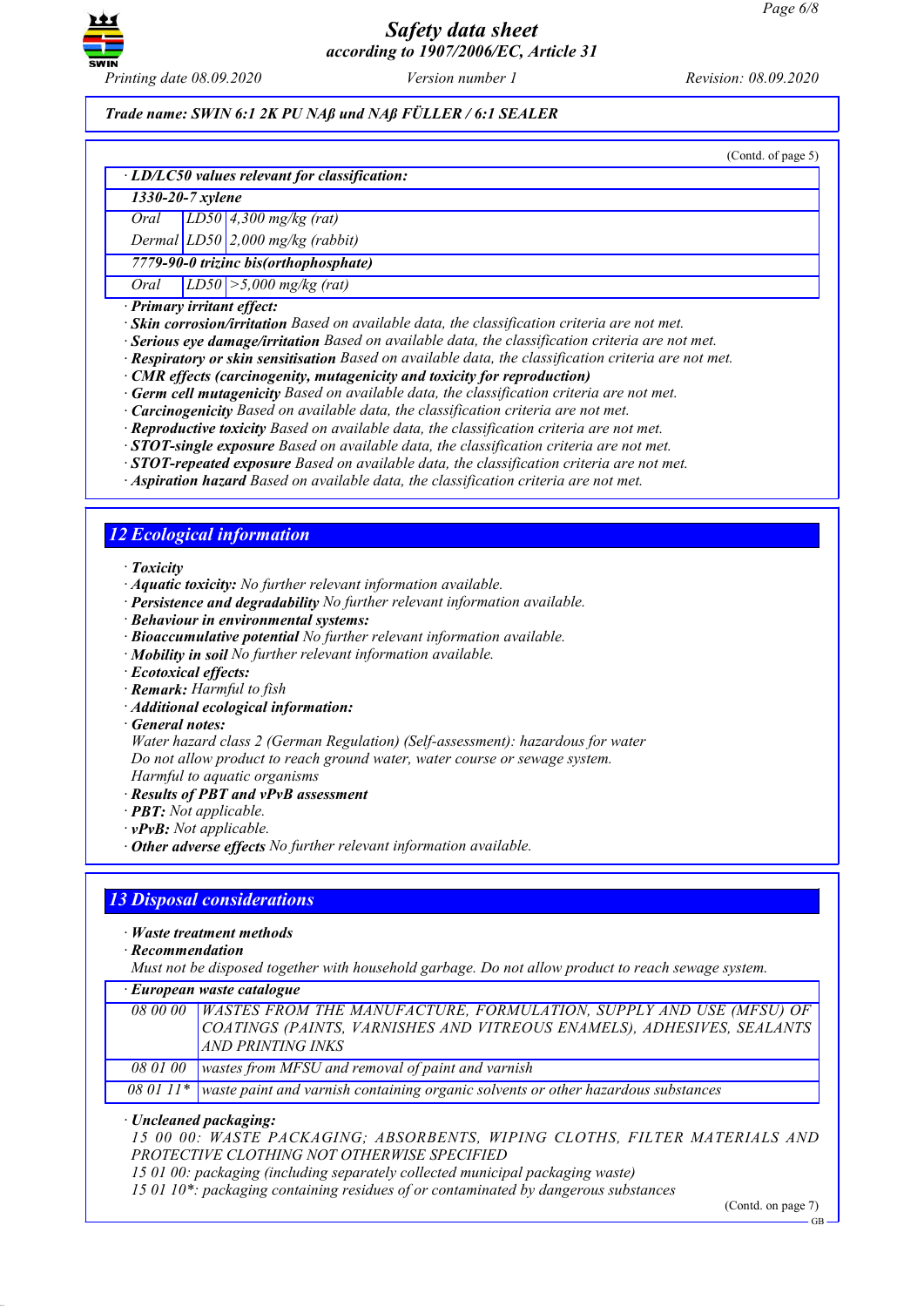

## *Trade name: SWIN 6:1 2K PU NAß und NAß FÜLLER / 6:1 SEALER*

(Contd. of page 6)

*· Recommendation: Disposal must be made according to official regulations.*

| <b>14 Transport information</b>                                         |                                                                                         |  |
|-------------------------------------------------------------------------|-----------------------------------------------------------------------------------------|--|
| · UN-Number<br>ADR, ADN, IMDG<br>$\cdot$ [ATA                           | not regulated<br><b>UN1263</b>                                                          |  |
| · UN proper shipping name<br>$\cdot$ ADR, ADN, IMDG<br>$\cdot$ IATA     | not regulated<br><b>PAINT</b>                                                           |  |
| · Transport hazard class(es)                                            |                                                                                         |  |
| ADR, ADN, IMDG<br>$\cdot$ Class                                         | not regulated                                                                           |  |
| ·IATA                                                                   |                                                                                         |  |
| · Class<br>· Label                                                      | 3 Flammable liquids.<br>3                                                               |  |
| · Packing group<br>$\cdot$ ADR, IMDG<br>$\cdot$ IATA                    | not regulated<br>Ш                                                                      |  |
| · Environmental hazards:<br>· Marine pollutant:                         | N <sub>o</sub>                                                                          |  |
| · Special precautions for user                                          | Not applicable.                                                                         |  |
| · Transport in bulk according to Annex II of Marpol<br>and the IBC Code | Not applicable.                                                                         |  |
| · Transport/Additional information:                                     |                                                                                         |  |
| $·$ <i>ADR</i><br>· Remarks:                                            | No dangerous goods in containers of 450 litres max.<br>capacity acc. to ADR 2.2.3.1.5.1 |  |
| $\cdot$ IMDG<br>· Remarks:                                              | No dangerous goods in containers of 30 litres max.<br>capacitiy acc. to IMDG 2.2.3.1.5  |  |
| · UN "Model Regulation":                                                | not regulated                                                                           |  |

## *15 Regulatory information*

*· Safety, health and environmental regulations/legislation specific for the substance or mixture*

*· Directive 2012/18/EU*

- *· Named dangerous substances - ANNEX I None of the ingredients is listed.*
- *· Seveso category P5c FLAMMABLE LIQUIDS*
- *· Qualifying quantity (tonnes) for the application of lower-tier requirements 5,000 t*
- *· Qualifying quantity (tonnes) for the application of upper-tier requirements 50,000 t*
- *· REGULATION (EC) No 1907/2006 ANNEX XVII Conditions of restriction: 3*

(Contd. on page 8)